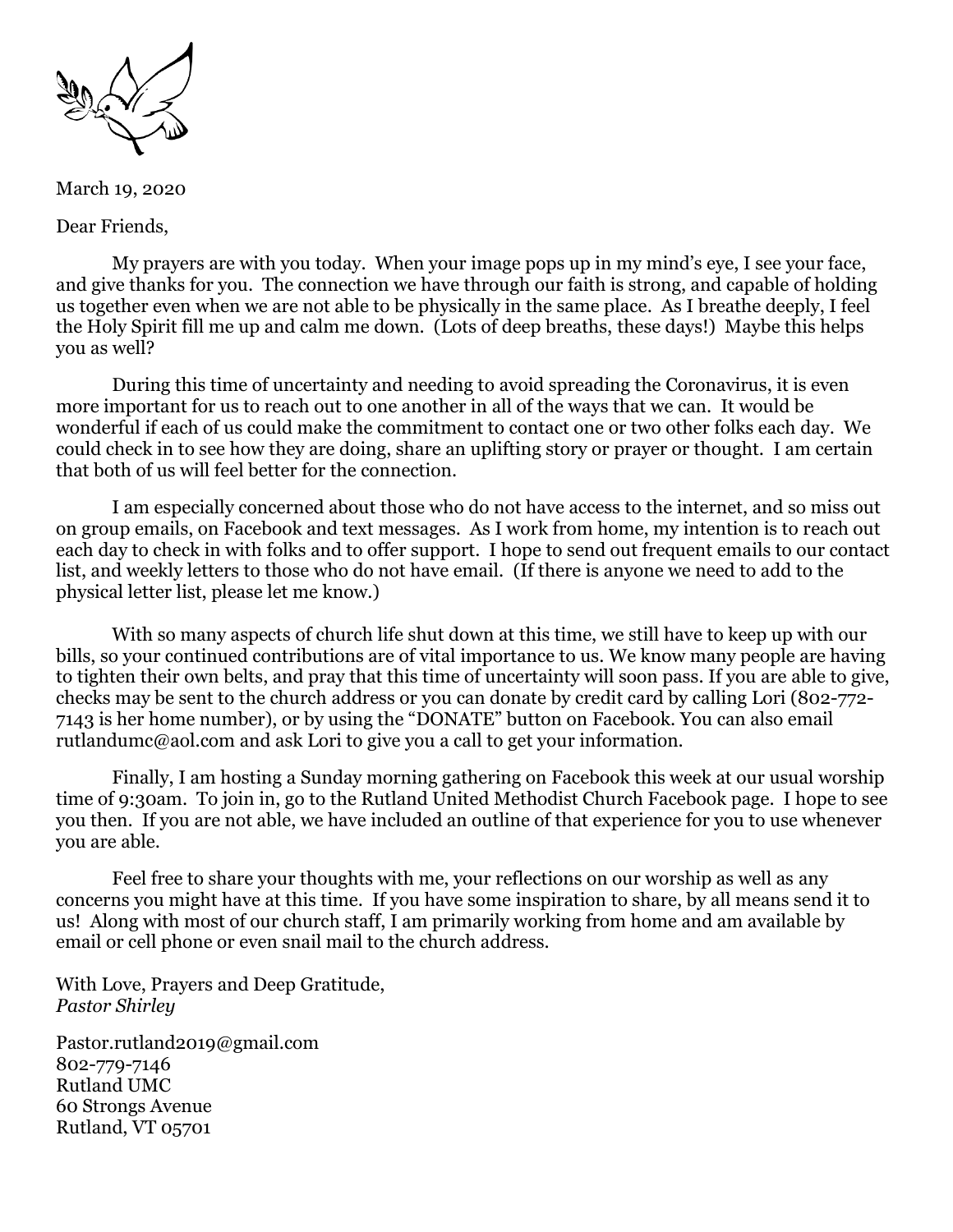# **A Time Apart Worship Rutland & Church of the Wildwood**

**Sunday, March 22, 2020**

*This morning's worship is different. We are each joining our hearts together from our homes, and yet we are together in Christ. We are united in love as the Body of Christ. May God's presence hold us close. May our love for one another move out beyond the walls of our homes into this community, this nation and this world. May our time of worship be an offering to God. So be it, Amen.*

### **Opening Prayer**

Loving God, I am here, we are *all* here, gathered in your Spirit. We come with open hearts and open hands. Thank you for being with us this day. Thank you for this time that we dedicate to celebrating your presence in our lives. Needing to be separate today, we long for the companionship that we share with others on this Christian journey. May we commune with one another in the Spirit today. In the midst of uncertainty, we come to you, oh God, seeking comfort. In receiving this comfort from you, may we offer comfort to others. We pray in the name of Jesus, Amen.

#### **Centering Song –** *Come and Find the Quiet Center* **by Shirley Erena Murray <https://youtu.be/YQiv6eB09xw>**

Come and find the quiet center in the crowded life we lead, find the room for hope to enter, find the frame where we are freed: clear the chaos and the clutter, clear our eyes, that we can see all the things that really matter, be at peace, and simply be.

Silence is a friend who claims us, cools the heat and slows the pace, God it is who speaks and names us, knows our being, touches base, making space within our thinking, lifting shades to show the sun,

 raising courage when we're shrinking, finding scope for faith begun.

In the Spirit let us travel, open to each other's pain, let our loves and fears unravel, celebrate the space we gain: there's a place for deepest dreaming, there's a time for heart to care, in the Spirit's lively scheming there is always room to spare!

Words © 1992, 2005 Hope Publishing Company, 380 S Main Pl, Carol Stream, IL 60188

## **Scripture – Psalm 23**

The Lord is my shepherd; I shall not want.

He maketh me to lie down in green pastures: he leadeth me beside the still waters. He restoreth my soul: he leadeth me in the paths of righteousness for his name's sake. Yea, though I walk through the valley of the shadow of death, I will fear no evil: for thou art with me; thy rod and thy staff they comfort me. Thou preparest a table before me in the presence of mine enemies: thou anointest my head with oil; my cup runneth over.

Surely goodness and mercy shall follow me all the days of my life: and I will dwell in the house of the Lord forever.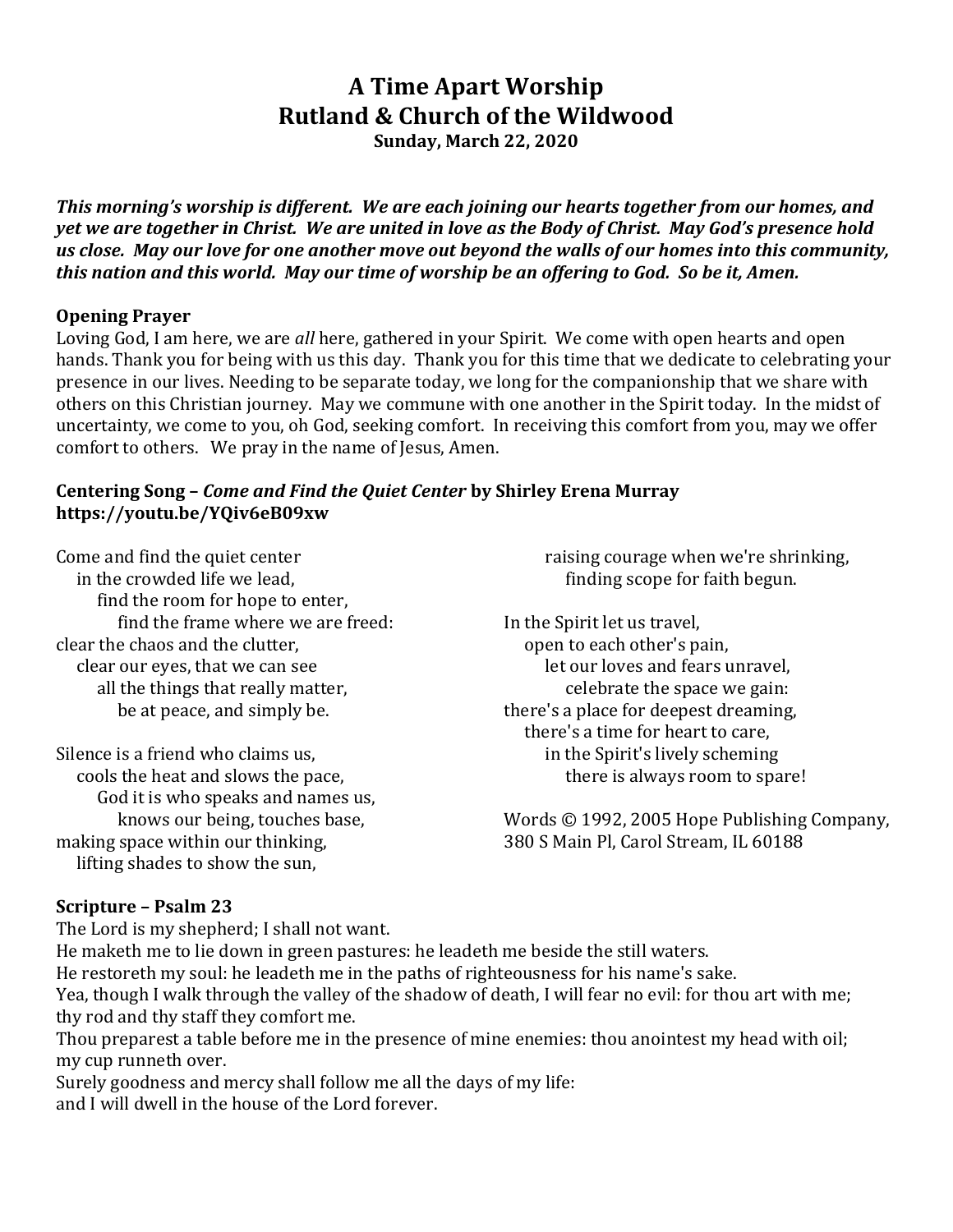# **Contemplation of the Word**

- Read over the 23rd Psalm, or recite it from memory.

- Read it again, very slowly, stopping to reflect on each scene.

- Try to picture yourself in the psalm and imagine the Lord being with you in each of the ways the psalmist speaks about. Be as specific as you can, and take as much time as you can to really bring each image to life.

- Ask yourself how it feels to be with the Lord as your shepherd in each of these scenes. *For example, how does it feel when the Lord brings you to a place where you can lie down and rest? Can you feel yourself really resting there? Let the peace of this experience sink in.* 

*Then, how does it feel to follow the Lord beside the still waters? Do you feel a sense of calmness? What do you see – can you maybe see yourself reflected in the waters?*

*What does it feel like to have your soul restored? Has anything ever happened in your life that made you feel that your soul had been re-energized in some way?*

Take time to reflect on each part, each scene, and see what it might have to tell you.

- When you have made your way through the whole Psalm, just sit quietly for a few moments and let the experience be with you as long as it feels healing and right.

## **Reflection**

When you are ready, you may want to write down your thoughts and reflections.

### **Closing Prayer**

Lord, you are my shepherd. You guide me to all of the places I need to go. You bring me to places of refreshment and rest. You ease my mind when I am anxious. You calm my spirit when I get all stirred up. You comfort me simply by being here. Thank you for being here with me today. Thank you for being with my loved ones and with all of the people I hold in my heart. (*Take time to lift up people and situations about which you are concerned.)* I feel your healing presence, God, and I see you holding all of these loved ones in your arms, bringing them peace and comfort and healing. Be with this world in which we live. Be with those suffering from sickness and those who feel isolated and alone. Show me how to be your hands, your voice and your heart in this time and place. We pray in the name of Jesus who taught us how to pray using these words; *Our Father, who art in heaven…*

### **Closing Song –** *He Leadeth Me* **by** William B. Bradbury & Cynthia Dobrinski **<https://youtu.be/y9BX7MSUplo>**

1. He leadeth me: O blessed thought! O words with heavenly comfort fraught! Whate'er I do, where'er I be, Still 'tis God's hand that leadeth me. He leadeth me, he leadeth me, By his own hand he leadeth me; His faithful follower I would be, For by his hand he leadeth me.

2. Sometimes mid scenes of deepest gloom, Sometimes where Eden's bowers bloom, By waters still, o'er troubled sea, Still 'tis his hand that leadeth me.

(Refrain)

3. Lord, I would place thine hand in mine, Nor ever murmur nor repine; Content, whatever lot I see, Since 'tis thine hand that leadeth me. (Refrain)

4. And when my task on earth is done, When by thy grace the victory's won, E'en death's cold wave I will not flee, Since God through Jordan leadeth me.